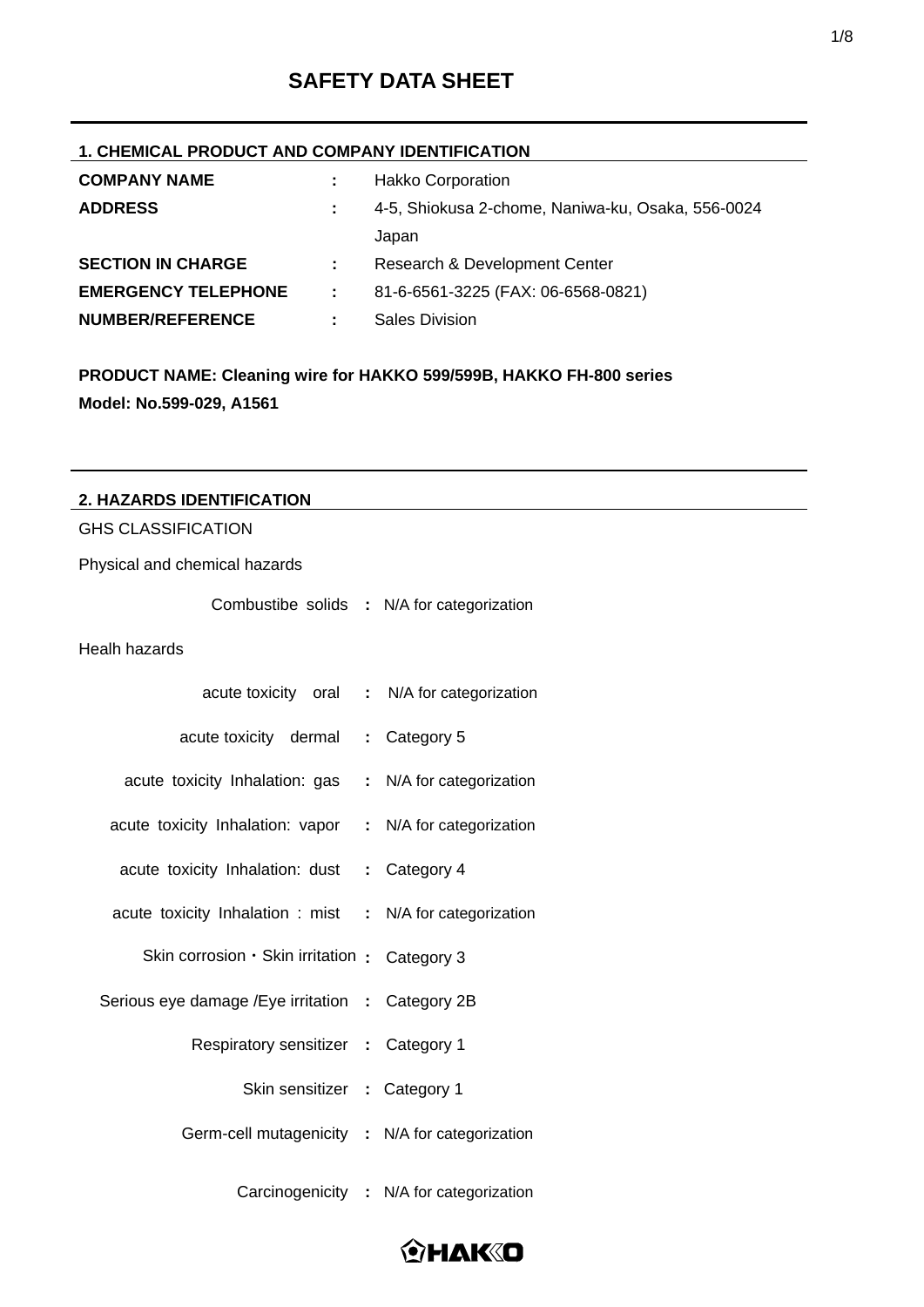| Reproductive toxicity : N/A for categorization                                          |    |                                                                                                                                                                                                                                                                                                             |
|-----------------------------------------------------------------------------------------|----|-------------------------------------------------------------------------------------------------------------------------------------------------------------------------------------------------------------------------------------------------------------------------------------------------------------|
| Specific target organ systemic : N/A for categorization<br>toxicity - single exposure   |    |                                                                                                                                                                                                                                                                                                             |
| Specific target organ systemic : N/A for categorization<br>toxicity - repeated exposure |    |                                                                                                                                                                                                                                                                                                             |
|                                                                                         |    | Aspiration hazard : N/A for categorization                                                                                                                                                                                                                                                                  |
| Environmental hazards                                                                   |    |                                                                                                                                                                                                                                                                                                             |
| Acute hazards to the aquatic : N/A for categorization<br>environment                    |    |                                                                                                                                                                                                                                                                                                             |
| Chronic hazards to be the aquatic : N/A for categorization<br>environment               |    |                                                                                                                                                                                                                                                                                                             |
| <b>GHS LABEL ELEMENTS</b>                                                               |    |                                                                                                                                                                                                                                                                                                             |
| PICTOGRAM OR SYMBOL :                                                                   |    |                                                                                                                                                                                                                                                                                                             |
| SIGNAL WORD                                                                             | ÷. | Danger                                                                                                                                                                                                                                                                                                      |
| <b>HAZARD INFORMATION</b>                                                               |    | : Potentially hazardous by skin contact<br>Hazardous by inhalation<br>Mild skin irritation<br>Eye irritation<br>Inhalation may cause allergy, asthma symptoms or<br>breathing difficulties.<br>May cause allergic skin reaction.<br>Toxic to aquatic organisms because of the long-term<br>adverse effects. |
| <b>CAUTIONARY STATEMENT</b>                                                             |    |                                                                                                                                                                                                                                                                                                             |
| [SAFETY MEASURES]                                                                       |    | • Avoid inhalation of dust, fume, or vapor.<br>Limit the use to an outdoor or well-ventilated location.<br>Well wash the hands after handling.<br>Do not bring the contaminated clothes out of the<br>workplace.                                                                                            |

Use appropriate protective gear.

Avoid releasing the product to the environment.

 If someone inhales the product, move him to a location with fresh air and rest him in the easy-to-breath position.



[FIRST AID MEASURES]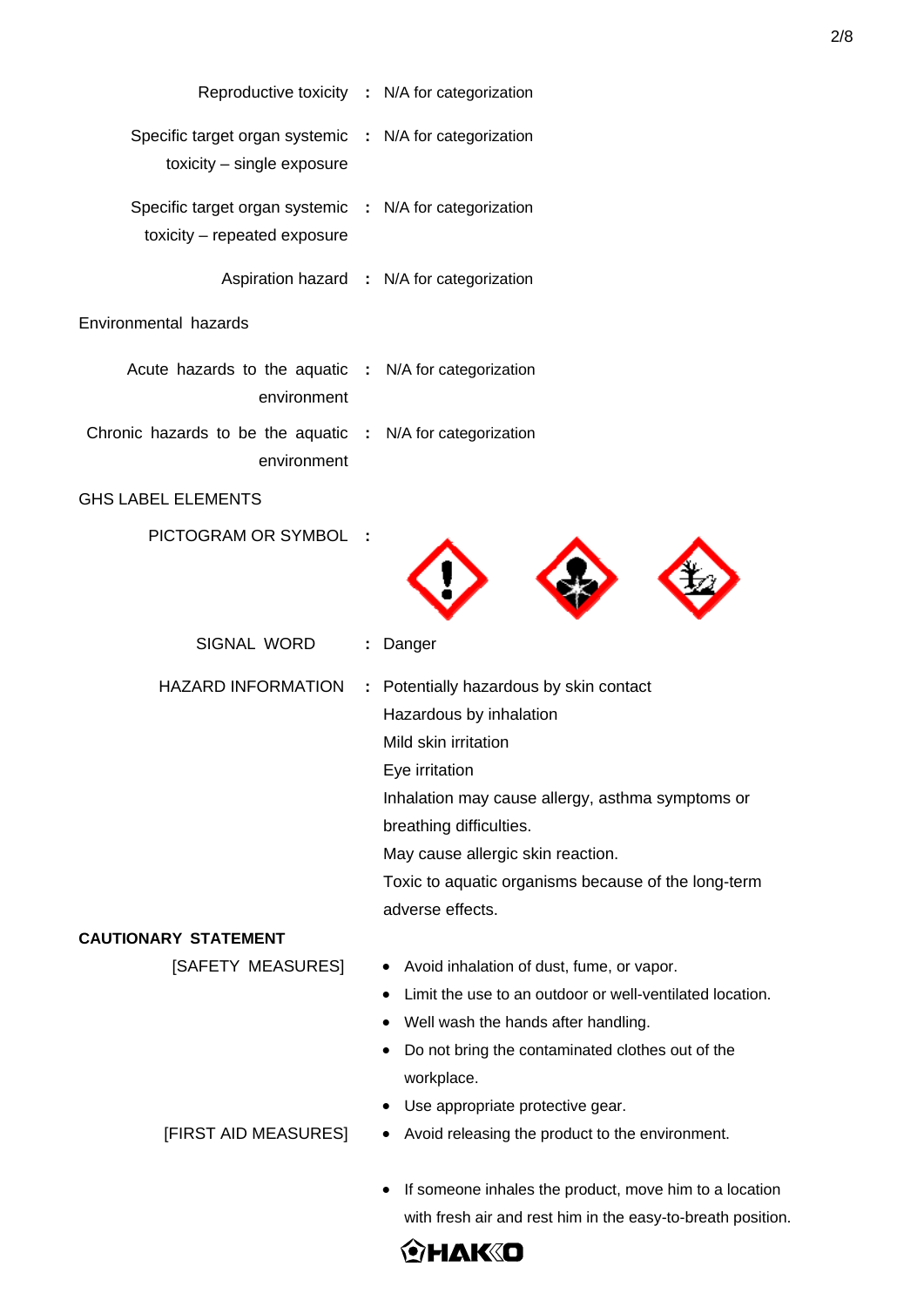|          | If someone feels sick by inhaling the product, contact the                           |
|----------|--------------------------------------------------------------------------------------|
|          | doctor.                                                                              |
|          | If the product gets into the eye, carefully rinse the eye for<br>٠                   |
|          | more than 15 minutes.                                                                |
|          | If contact lenses are used and can be removed easily,                                |
|          | remove them.                                                                         |
|          | Subsequently continue to rinse the eye.                                              |
|          | If eye irritation continues after the product has got into<br>٠                      |
|          | the eye, receive medical attention.                                                  |
|          | If someone is difficult to breath after inhaling the product,<br>$\bullet$           |
|          | move him to a location with fresh air and rest him in the                            |
|          | easy-to-breath position.                                                             |
|          | If any respiration-related symptom appears, contact the<br>$\bullet$                 |
|          | doctor.                                                                              |
|          | If the product adheres to the skin, rinse the skin with a                            |
|          | large amount of water and soap.                                                      |
|          | If skin irritation or skin eruptions occur after the product<br>$\bullet$            |
|          | has adhered to the skin, receive medical attention.                                  |
| Storage  |                                                                                      |
|          | Store the product in a well-ventilated location.                                     |
| Disposal |                                                                                      |
|          | والمستعاد والمستحلف والمتحدود والمتحال والمتحدد والمستحدث والمستحدث والمستحل المستحل |

 Use a licensed specialized waste disposer to dispose of the product.

# **3. COMPOSITION/INFORMATION ON INGREDIENTS**

Single substance or mixture: mixture

|              | <b>Chemical name</b> |         | <b>Composition (%)</b> | <b>Chemical formula</b> | <b>CAS No.</b> |  |
|--------------|----------------------|---------|------------------------|-------------------------|----------------|--|
|              | Resin                |         | 20-30%                 |                         | 8050-09-7      |  |
| Flax         | Fatty acid           | $<$ 1%  | 70-80%                 |                         | 67701-06-8     |  |
| <b>Brass</b> |                      | $-99\%$ |                        | <b>BSBM</b>             |                |  |

#### **4. FIRST-AID MEASURES**

# **OHAKID**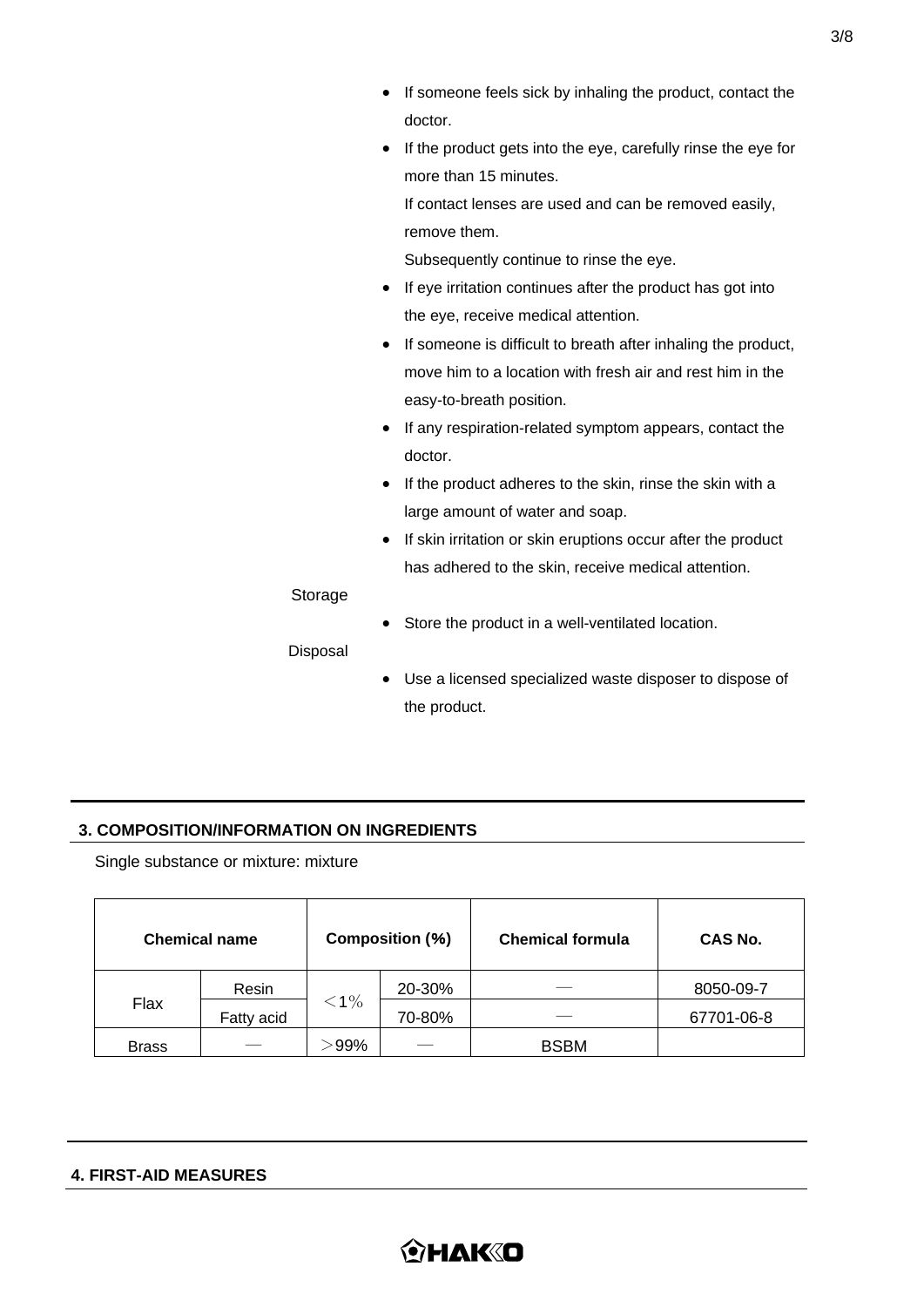|  | <b>Eye contact</b> : Rinse the eye with clean water for at least 15 minutes and then |
|--|--------------------------------------------------------------------------------------|
|  | receive medical attention.                                                           |
|  |                                                                                      |
|  | <b>Skin contact</b> : Well rinse the skin with a large amount of water and soap.     |
|  | If skin irritation or skin eruptions occur, receive medical attention.               |
|  | <b>Inhalation</b> : Move the victim to a location with fresh air and rest him in the |
|  | easy-to-breath position.                                                             |
|  | If any respiration-related symptom appears, contact the doctor.                      |
|  | <b>Ingestion :</b> Rinse the mouth.                                                  |
|  | If the victim feels sick, receive medical attention.                                 |
|  |                                                                                      |

# **5. FIRE FIGHTING MEASURES**

|                                                                       | <b>Extinguishing media :</b> Water spray, fire-extinguishing foam, fire-extinguishing powder,<br>carbon dioxide, and dry sand       |
|-----------------------------------------------------------------------|-------------------------------------------------------------------------------------------------------------------------------------|
|                                                                       | <b>Special fire :</b> If not hazardous, move the container from the fire area.                                                      |
| fighting procedures                                                   | Remove the ignition source if it can be done safely.                                                                                |
| <b>Extinguishing media not :</b> Compressed water spray<br>to be used |                                                                                                                                     |
|                                                                       | <b>Protection of fire fighters :</b> Use an appropriate self-contained compressed air breathing<br>apparatus and a flameproof wear. |

#### **6. ACCIDENTAL RELEASE MEASURES**

|  | <b>Personal protection :</b> Remove all the ignition source.                                       |
|--|----------------------------------------------------------------------------------------------------|
|  | <b>Environmental Protection :</b> Do not release the product to the environment.                   |
|  | <b>Removing procedures :</b> Collect the product in an empty container for subsequent<br>disposal. |

#### **7. HANDLING & STORAGE**

### **Handling**

Technical measures **:** Well ventilate the workplace locally and wear masks to prevent the inhalation of dust.

> Precaution **:** Use appropriate protective gear during work while giving consideration to the countermeasures against static electrocity.

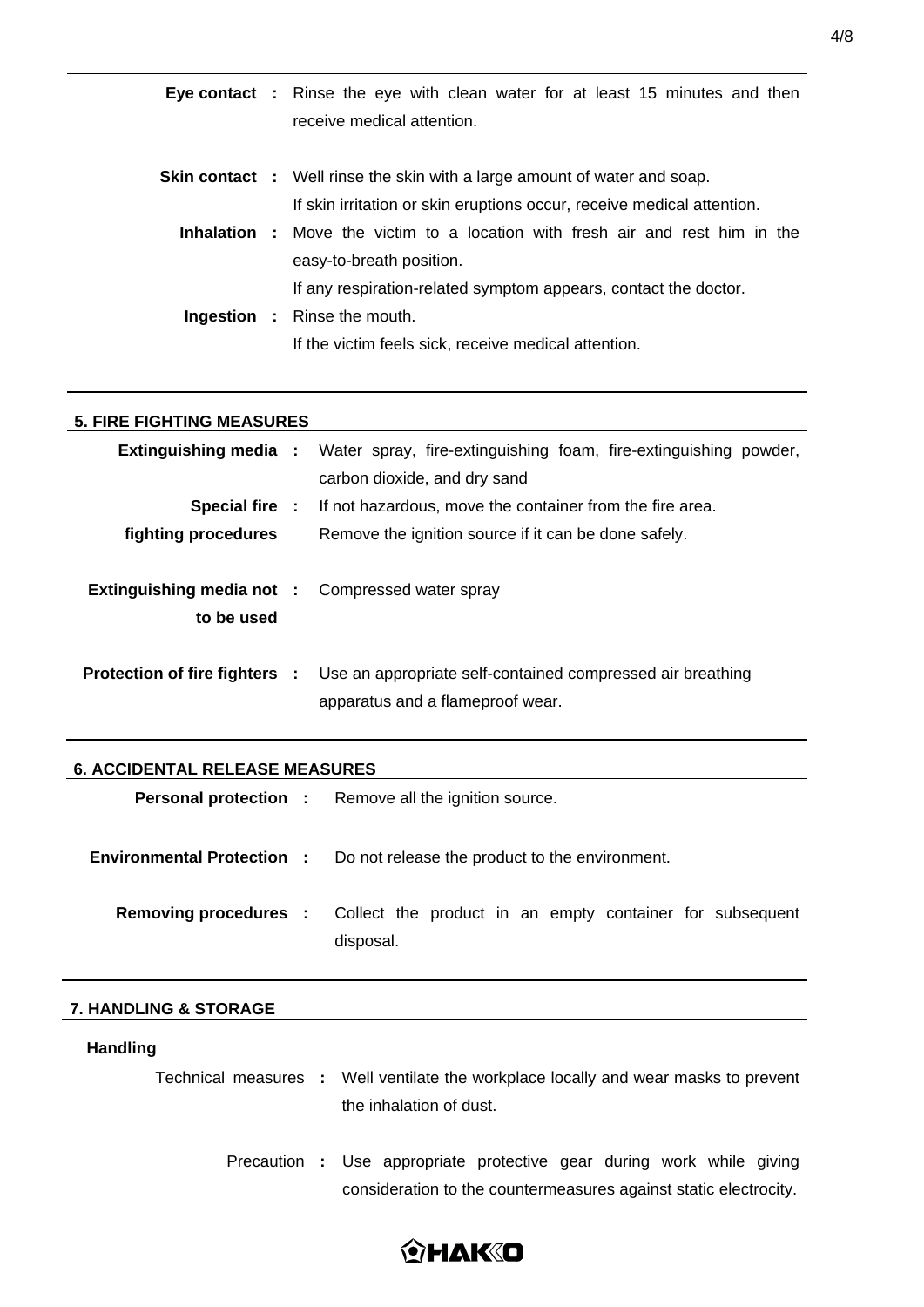Storage conditions **:** Avoid storing the container at high temperature and store it in a general indoor warehouse.

| <b>8. EXPOSURE CONTROLS/PERSONAL PROTECTION</b>  |                                                       |
|--------------------------------------------------|-------------------------------------------------------|
| <b>MEASURES FOR EQUIPMENT</b>                    | : Use enclosed equipment or apparatuses, or provide a |
|                                                  | local ventilator.                                     |
| <b>CONTROL CONCENTRATION</b>                     | : Not specified                                       |
|                                                  |                                                       |
| <b>ALLOWABLE CONCENTRATION</b>                   |                                                       |
|                                                  |                                                       |
| The Japanese Society for Hygiene : Not specified |                                                       |
| (year 1999 edition)                              |                                                       |
| ACGIH (year 19995 edition) : Not specified       |                                                       |
| <b>Protective gear</b>                           |                                                       |
|                                                  |                                                       |
| Protective gear for respiratory : Dustproof mask |                                                       |
| Protective gear for eyes : Goggle type           |                                                       |
|                                                  |                                                       |
| Protective gloves : Rubber gloves                |                                                       |
|                                                  |                                                       |
|                                                  | Protective clothing : Antistatic working wear         |
|                                                  |                                                       |

#### **9. PHYSICAL AND CHEMICAL PROPERTIES**

| PHYSICAL PROPERTIES               |    |                         |
|-----------------------------------|----|-------------------------|
| <b>PHYSICAL STATE</b>             | ÷. | Rosin coated brass wire |
| <b>APPEARANCE</b>                 | ٠  |                         |
| Color                             | ٠  |                         |
| Odor                              |    | Characteristic odor     |
| рH                                |    | No data available       |
| <b>Softening temperature</b>      |    | $50^{\circ}$ C min.     |
| <b>Boiling point/range</b>        |    | No data available       |
| <b>Flash point</b>                | ٠  | $170^{\circ}$ C         |
| Explosion range – Lower limit (%) |    | No data available       |
| Explosion range – Upper limit (%) | ÷. | No data available       |
| Vapor pressure                    |    | No data available       |
| Vapor density                     |    | No data available       |
| <b>Specific gravity</b>           |    | No data available       |
| <b>Solubility in water</b>        |    | Insoluble in water      |



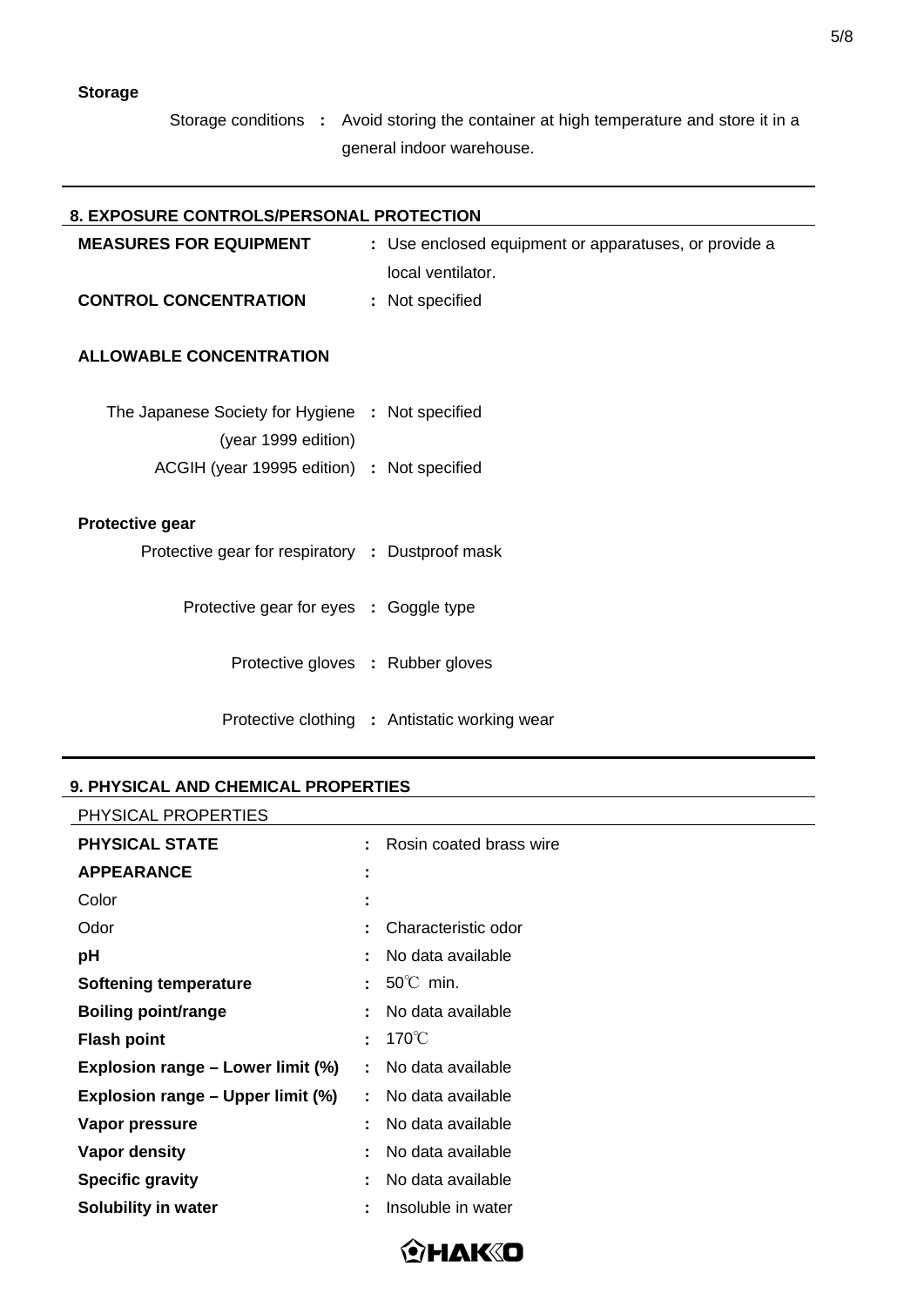| <b>Octanol/water partition</b>   | : No data available |
|----------------------------------|---------------------|
| coefficient                      |                     |
| <b>Decomposition temperature</b> | : No data available |

| <b>10. STABILITY AND REACTIVITY</b>                   |                                                                                     |                                                                                 |
|-------------------------------------------------------|-------------------------------------------------------------------------------------|---------------------------------------------------------------------------------|
|                                                       | <b>Stability</b> : Considered stable when stored and handled in compliance with the |                                                                                 |
|                                                       |                                                                                     | applicable laws and regulations.                                                |
|                                                       |                                                                                     | <b>Reactivity</b> : Decomposed with irritating fume generated, when heated.     |
| <b>Conditions to avoid : Heating</b>                  |                                                                                     |                                                                                 |
| <b>Incompatible materials : Oxidant and alkali</b>    |                                                                                     |                                                                                 |
| Hazardous decomposition : Irritating fume<br>products |                                                                                     |                                                                                 |
|                                                       |                                                                                     |                                                                                 |
|                                                       |                                                                                     | <b>Self-reaction</b> : Not a self-reactive substance under the Fire Defense Law |
|                                                       |                                                                                     | <b>Dust explosibility : No information available</b>                            |
|                                                       |                                                                                     | <b>Stability and reactivity : Stable under the normal conditions</b>            |
|                                                       |                                                                                     | <b>Others</b> : Avoid contact with strong alkali.                               |

# **11. TOXICOLOGICAL INFORMATION (Including symptom of human and epidemical information)**

|       | <b>Respiratory sensitization :</b> Classified into category 1 as rosin is classified into group 1 of airway        |
|-------|--------------------------------------------------------------------------------------------------------------------|
|       | sensitive substances by Japan Society for Occupational Health.                                                     |
|       | <b>Skin sensitizer</b> : Classified into category 1 as rosin is classified into R43 in the EU                      |
|       | classification (EU-Annex I).                                                                                       |
|       | <b>Acute toxicity (oral)</b> : Determined as N/A because the rat LD50 value is 7600 mg/kg and fatty                |
|       | acids are 5000 mg/kg.                                                                                              |
|       | Acute toxicity (dermal) : Classified into category 4 based on the rat LD50 (6h) value and the rosin                |
|       | value of 1.5 mg/L.                                                                                                 |
|       | <b>Acute toxicity (inhalation: :</b> Classified into category 5 based on the rat LD50 value, the rosin value of    |
| dust) | 2500 mg/kg, and the fatty acid value of 5000 mg/kg.                                                                |
|       | <b>Skin corrosion/Skin irritation</b> : Classified into category 3 as mild irritation was reported in a rosin test |
|       | using rats.                                                                                                        |

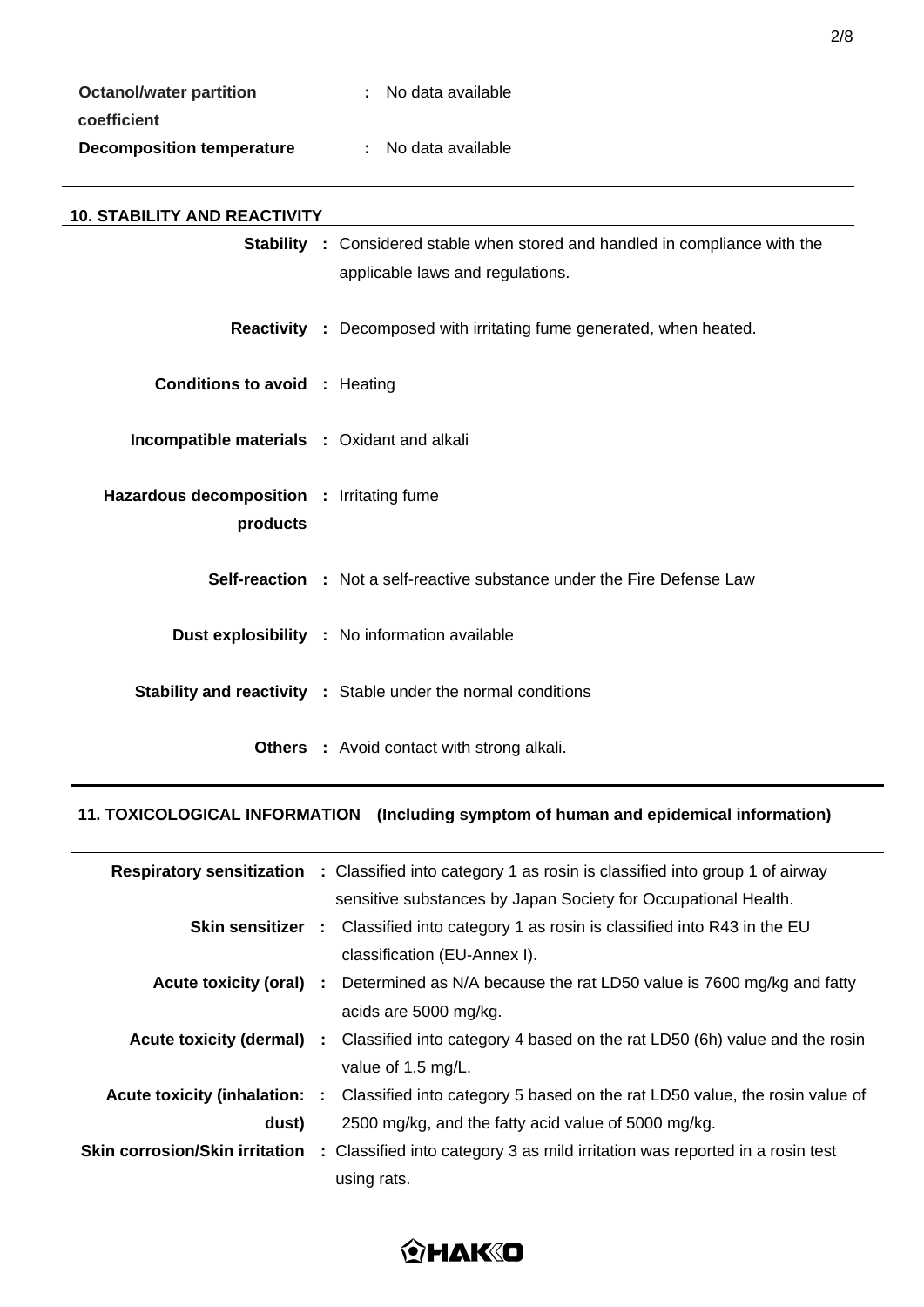|                                                   | <b>Serious eye damage / Eye</b> : Classified into category 2B as mild irritation was reported in a rosin test |
|---------------------------------------------------|---------------------------------------------------------------------------------------------------------------|
| <i>irritation</i>                                 | using rats.                                                                                                   |
|                                                   | <b>Germ-cell mutagenicity</b> : Determined as N/A because a micronucleus test using bone marrow of            |
|                                                   | mice to which the product was orally given showed a negative result                                           |
|                                                   | (rosin).                                                                                                      |
|                                                   |                                                                                                               |
|                                                   | <b>Carcinogenicity</b> : Determined as N/A because no data on rosin was available although data               |
|                                                   | on fatty acid was provided in IARC or NTP.                                                                    |
| <b>Reproductive toxicity : No data available</b>  |                                                                                                               |
|                                                   |                                                                                                               |
| Specific target organ /Single : No data available |                                                                                                               |
| exposure                                          |                                                                                                               |
| <b>Specific target organ</b> : No data available  |                                                                                                               |
| /Repeated exposure                                |                                                                                                               |
| <b>Aspiration hazards : No data available</b>     |                                                                                                               |
|                                                   |                                                                                                               |

# **12. ECOLOGICAL INFORMATION**

|                     | <b>Acute hazards to the aquatic</b> : Not classified as due to 1% content of rosin. |
|---------------------|-------------------------------------------------------------------------------------|
| environment         |                                                                                     |
|                     |                                                                                     |
|                     | <b>Chronic hazards to be the :</b> Not classified as due to 1% content of rosin.    |
| aquatic environment |                                                                                     |
|                     |                                                                                     |
|                     | <b>Others</b> : No information available                                            |

#### **13. DISPOSAL CONSIDERATIONS**

Treat and dispose of the product in compliance with the applicable laws and regulations or use a licensed disposer to dispose of the product.

# **14. TRANSPORTATION INFORMATION**

Avoid direct sun light and ensure that collapse of cargo piles is prevented.

## **15. REGULATORY INFORMATION**